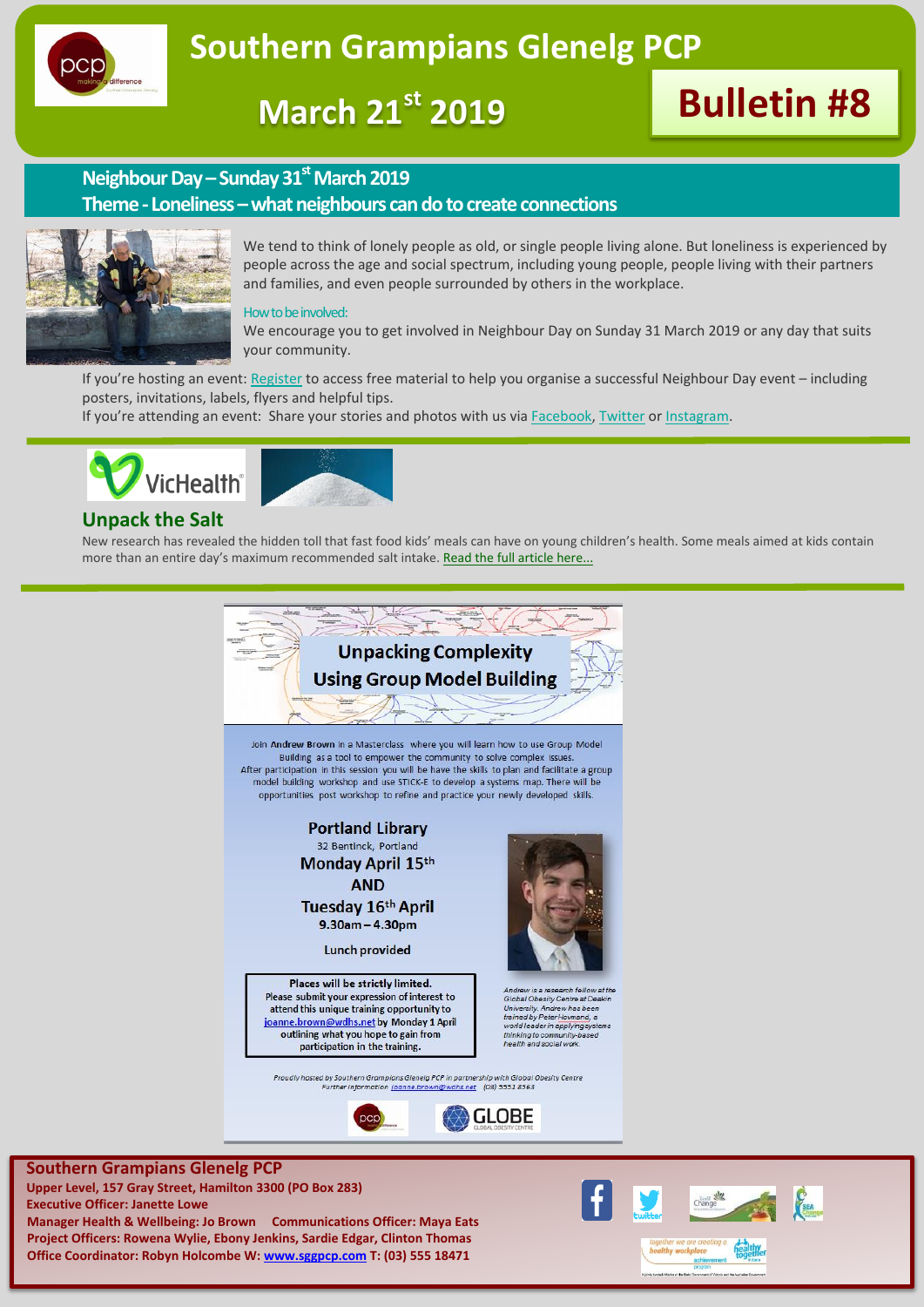





# **Professional Development/Training and Other Opportunities**

15<sup>th</sup> National Rural Health Conference: Better together! - 24<sup>th</sup>-27<sup>th</sup> March 2019. Hotel Grand Chancellor, Hobart. [Click here](http://www.ruralhealth.org.au/15nrhc/) for further details.



**AND** 

## **Gender Equity in Action** - Thursday 28<sup>th</sup> March 10am – 4pm

Learn the practical skills you need to design, deliver and evaluate gender sensitive programs and services. This activity-based workshop will be your introductory step-by-step guide to performing a gender analysis in practice. To find out more information and registration details, click here<https://bit.ly/2El6chn>



Thursday 4<sup>th</sup> April, 12noon-3pm, Portland Library, 32 Bentinck St, Portland. Breakthrough – an initiative of the Victorian government's Ice Action Plan has been developed to educate the community and families across the state. The aim is to provide strategies to help manage the challenging behaviours around the use of the drug "ICE"



**Bystander Action to Prevent Violence Against Women - 11<sup>th</sup> April, 9:00AM - 12:30PM** Build the skills and confidence to take a stand and speak out against violence supportive attitudes and behaviours. This workshop is designed for all audiences interested in taking action to prevent violence against women. For more information and registration details, click here:<https://bit.ly/2FdLa3N>



**Gender Equity in the Workplace** - 11<sup>th</sup> April, 1:30PM - 5:00PM Explore gender, gender inequality, unconscious bias and workplace tools and strategies to promote gender equity in the workplace. This workshop is designed for all audiences interested in creating equal, safe and respectful workplaces, including managers and human resources staff. For more information and registration details, click here[: https://bit.ly/2O5BYm3](https://bit.ly/2O5BYm3)



**Health Literacy Course** – 4 day course commencing May 2019, Melbourne. [Click here](https://www.ceh.org.au/training/browse/2019-health-literacy-course/) for details

**MS Professional Development Programs 2019 -** [Click here to view calendar](https://www.ms.org.au/support-services/education/health-professionals/upcoming-programs.aspx)

# **Getting Active – Upcoming Community Events / Partnerships**



**Hamilton Park Run** – Lakes Edge Adventure Playground, lake Hamilton, Rippon Road, Hamilton. Every Saturday at 8am [www.parkrun.com.au/Hamilton](http://www.parkrun.com.au/Hamilton)



**The Active April website is now 'live'. What are you going to do to become more active?**

Register a[t https://www.activeapril.vic.gov.au/](https://www.activeapril.vic.gov.au/) and resolve to get 30 minutes of exercise each day. A walk at lunch time or after work, go for a swim or play with the kids at the park.

Premier's Active April encourages all Victorians to commit to doing 30 minutes of physical activity a day. It is free, it is fun and it is part of the Victorian Government's commitment to get more people active and healthy.



### **VAAP Regional Seminar**

The Victorian Active Ageing Partnership (VAAP) is a Victorian government initiative that aims to increase physical activity opportunities for older Victorians. Aim of seminar is to inform service providers of various strategies and **tools to assist them in their work engaging older people in physical activity and to promote local information-**sharing and networking. Wed 15<sup>th</sup> May, 10am-3pm at Camperdown Football Netball Club, Recreation Reserve, Camperdown. Free [Click here for booking link P](https://www.trybooking.com/book/event?eid=462829&)hone: 03 8531 8045 Email[: programs@msk.org.au](mailto:programs@msk.org.au)

**Southern Grampians Glenelg PCP Upper Level, 157 Gray Street, Hamilton 3300 (PO Box 283) Executive Officer: Janette Lowe Manager Health & Wellbeing: Jo Brown Communications Officer: Maya Eats Project Officers: Rowena Wylie, Ebony Jenkins, Sardie Edgar, Clinton Thomas Office Coordinator: Robyn Holcombe W: [www.sggpcp.com](http://www.sggpcp.com/) T: (03) 555 18471**